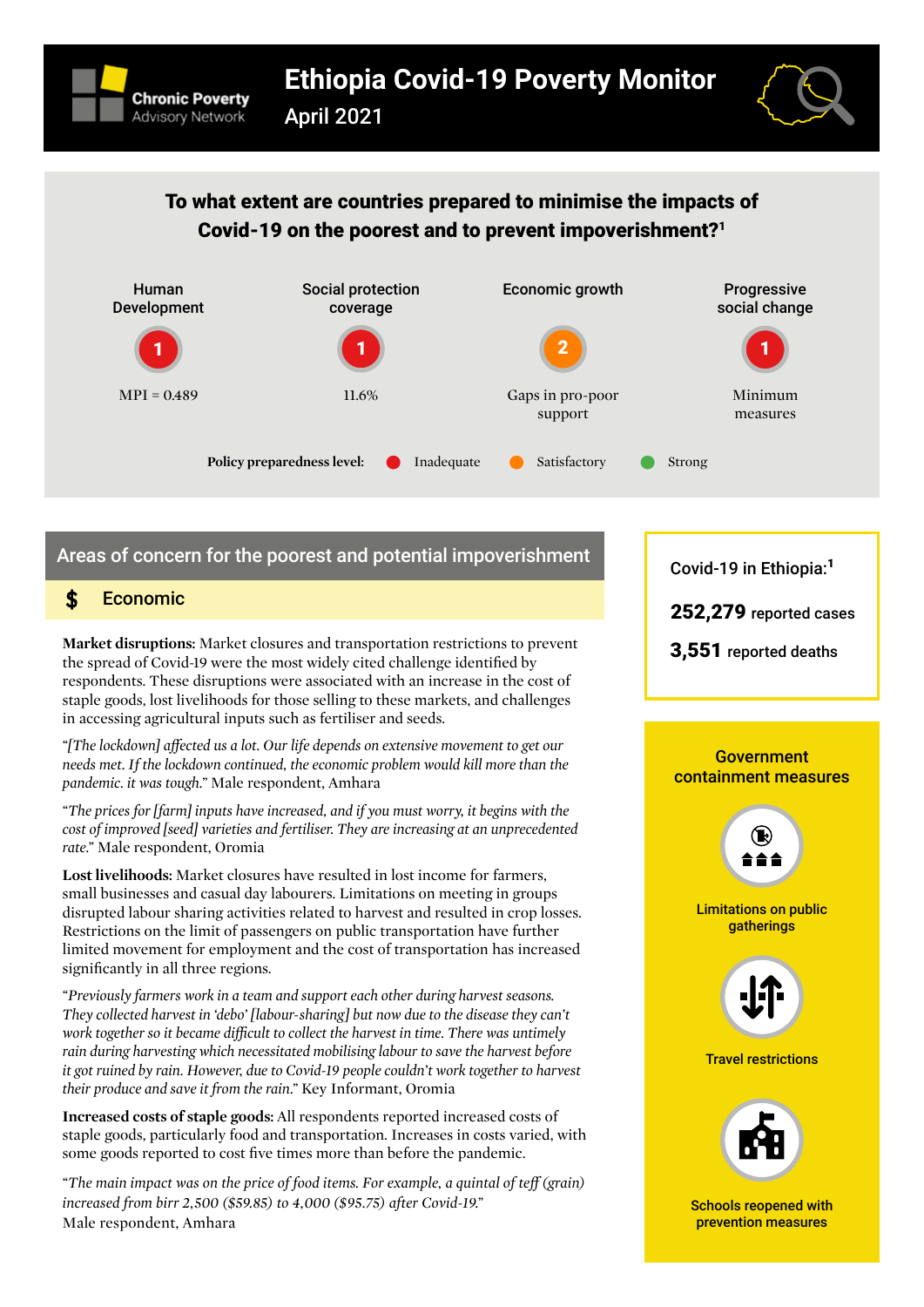#### $\mathcal{L}^{\mathcal{L}^{\sigma}}$ Food security

Additional costs of food staples combined with reduced income are causing households to reduce daily meals and threaten food security. Many households interviewed said they eat one meal per day less than before the pandemic or alternate their diets to limit costlier food products. Some households reported skipping meals for an entire day. Agricultural households in all three regions report donating food to the kebele (neighbourhood) to support households in need, though many of the same households received transfers themselves.

The interaction of climate change and market disruptions has exacerbated food insecurity for several households across the three sampled regions. Recurrent droughts and locusts have led to lower agricultural yields in recent years, leading some households to rely more on food purchases. With increased food prices and lost livelihoods, food security has become an ever more pressing concern.

*"The poorest who do not have necessary items and dependent on daily subsistence [have been most affected]. About 600 households did not have enough food for immediate consumption. We organised the community to contribute grain to support the poorest. It was not enough."* Key informant, Amhara

*"My household received support of birr 900 (\$21.54) per month for six months to cover our food deficit. I also gave birr 200 (\$4.79) and 2kg of maize to the kebele to support people who were affected due to Covid-19 at the woreda (district) level. From this collected support at woreda level, the woreda provided me one-time 30kg of grain to reduce the impact of Covid-19 on my household food security."* Male respondent, Southern Nations, Nationalities and People's Region (SNNP)

#### **R** Education

Schools were closed across Ethiopia on 16 March 2020. School reopening was permitted in October 2020 guided by Directive No.30/2020. However, reopening and implementation of preventative measures in schools have varied based on a school's readiness to meet the required precautions stated in the directive. Communities sampled are rural with poor facilities. As a result, most of the directives were not observed – some students have only received one facemask, social distancing is not being followed and classrooms as full as they used to be.

*"One of my children refused to return to school, but I am lobbying him, almost begging him to return to school as he mentions issues related to books and other materials. I have told him that I will solve all his problems if he returns. He does not have an interest in education, he says what benefits would I get. He would have joined 8th grade this year."* Male respondent, Oromia

#### 222 Social cohesion

Many respondents report disruptions to social relationships and a decline in social cohesion, particularly affecting informal support networks, the ability to attend cultural events and to gather for weddings and funerals. A number of respondents identified these support networks as being critical to their wellbeing, noting material and psychological strains due to these disruptions.

*"During the lockdown, we didn't visit each other during religious holidays such as Arafa, moulid [Arafa and Mawlid]. We stopped to gather together for marriage, attend funerals and so on. We all were limited to the home. However, now (after the end of the lockdown) things have improved, and we begin to attend different social events."* Male respondent, SNNP

### Groups at risk



Older people

Support networks disrupted, limited coping strategies



#### Children and youth

School drop-out, increased rates of child marriage

"We used what [food] we had in limited amounts. We stopped using salt, oil and other ingredients. We reduced quantity and quality. We had to eat two times instead of three during the Covid-19 period."

Male respondent, Amhara

"As per our culture, people contribute grain or money to support those in need or those who faced accident/ shock. Now everybody is needy, and it is difficult to support each other."

Key informant, Amhara